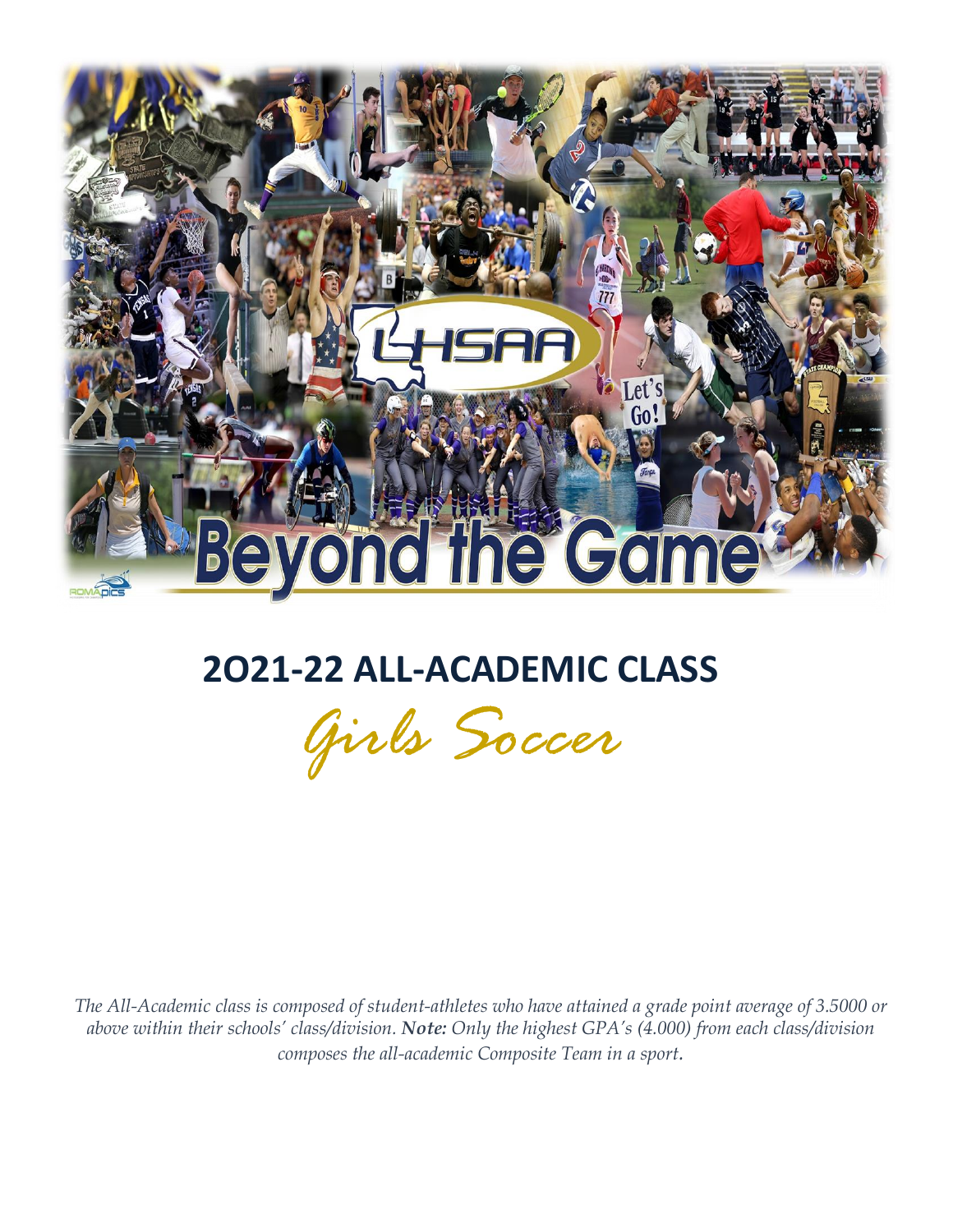

## 2021-22 ALL-ACADEMIC GIRLS' SOCCER DIVISION TEAM *DIVISION I TEAM*

| Name                   | Year    | School               | Sport      | <b>Class</b> | <b>Division</b> | <b>GPA</b> |
|------------------------|---------|----------------------|------------|--------------|-----------------|------------|
| Tori Albarado          | 2021-22 | Acadiana             | GSO        | 5A           |                 | 4.0000     |
| Khloe LeLeux           | 2021-22 | Acadiana             | <b>GSO</b> | 5A           |                 | 4.0000     |
| Kiersten Standifer     | 2021-22 | Alexandria           | <b>GSO</b> | 5A           |                 | 4.0000     |
| <b>Gracie Self</b>     | 2021-22 | <b>Barbe</b>         | GSO        | 5A           |                 | 4.0000     |
| <b>Emerson Roberts</b> | 2021-22 | C.E. Byrd            | <b>GSO</b> | 5A           |                 | 4.0000     |
| Khiana Roraback        | 2021-22 | C.E. Byrd            | GSO        | 5A           |                 | 4.0000     |
| <b>Emily Moffett</b>   | 2021-22 | Captain Shreve       | <b>GSO</b> | 5A           |                 | 4.0000     |
| Rachel Hunter          | 2021-22 | Central - B.R.       | <b>GSO</b> | 5A           |                 | 4.0000     |
| Lauren Lindsay         | 2021-22 | Central - B.R.       | GSO        | 5A           |                 | 4.0000     |
| Peyton Ponson          | 2021-22 | Central Lafourche    | GSO        | 5A           |                 | 4.0000     |
| <b>Caroline Blais</b>  | 2021-22 | Dominican            | <b>GSO</b> | 5A           |                 | 4.0000     |
| Jasmine Ferrier        | 2021-22 | Dominican            | GSO        | 5A           |                 | 4.0000     |
| Kelsey Major           | 2021-22 | Dominican            | GSO        | 5A           |                 | 4.0000     |
| <b>Riley Cangelosi</b> | 2021-22 | Dutchtown            | <b>GSO</b> | 5A           |                 | 4.0000     |
| Leighton Flanagan      | 2021-22 | Dutchtown            | GSO        | 5A           |                 | 4.0000     |
| Emma Lambert           | 2021-22 | Dutchtown            | <b>GSO</b> | 5A           |                 | 4.0000     |
| Megan Remondet         | 2021-22 | East St. John        | <b>GSO</b> | 5A           |                 | 4.0000     |
| Mia Martin             | 2021-22 | Fontainebleau        | GSO        | 5A           |                 | 4.0000     |
| Ava Fontenot           | 2021-22 | Hahnville            | GSO        | 5A           |                 | 4.0000     |
| Paulina Chistoserdov   | 2021-22 | Lafayette            | <b>GSO</b> | 5A           |                 | 4.0000     |
| Jenna Magee            | 2021-22 | Live Oak             | GSO        | 5A           |                 | 4.0000     |
| Kylie Zeller           | 2021-22 | Live Oak             | <b>GSO</b> | 5A           |                 | 4.0000     |
| Anna Coleman           | 2021-22 | Natchitoches Central | GSO        | 5A           |                 | 4.0000     |
| Gia Golecki            | 2021-22 | New Iberia           | <b>GSO</b> | 5A           |                 | 4.0000     |
| Allie Johnson          | 2021-22 | Northshore           | GSO        | 5A           |                 | 4.0000     |
| <b>Caroline Masker</b> | 2021-22 | Northshore           | <b>GSO</b> | 5A           |                 | 4.0000     |
| Sarah Sauvage          | 2021-22 | Northshore           | GSO        | 5A           |                 | 4.0000     |
| Audrey Stippel         | 2021-22 | Parkway              | <b>GSO</b> | 5A           |                 | 4.0000     |
| <b>Nell White</b>      | 2021-22 | Pineville            | GSO        | 5A           |                 | 4.0000     |
| Abigail LeSaicherre    | 2021-22 | Ponchatoula          | GSO        | 5A           |                 | 4.0000     |
| Kali Murry             | 2021-22 | Slidell              | GSO        | 5A           |                 | 4.0000     |
| Hang Vu                | 2021-22 | Slidell              | GSO        | 5A           |                 | 4.0000     |
| <b>Brynn Weathers</b>  | 2021-22 | St. Amant            | <b>GSO</b> | 5A           |                 | 4.0000     |
| Grace Crifasi          | 2021-22 | St. Joseph's Academy | GSO        | 5A           |                 | 4.0000     |
| Allie Alexander        | 2021-22 | Sulphur              | <b>GSO</b> | 5A           |                 | 4.0000     |
| <b>Kenzie Vickers</b>  | 2021-22 | Sulphur              | GSO        | 5A           |                 | 4.0000     |
| <b>Rylee Reulet</b>    | 2021-22 | Thibodaux            | <b>GSO</b> | 5A           |                 | 4.0000     |
| Sarah Jordan           | 2021-22 | St. Amant            | GSO        | 5A           | I               | 3.9865     |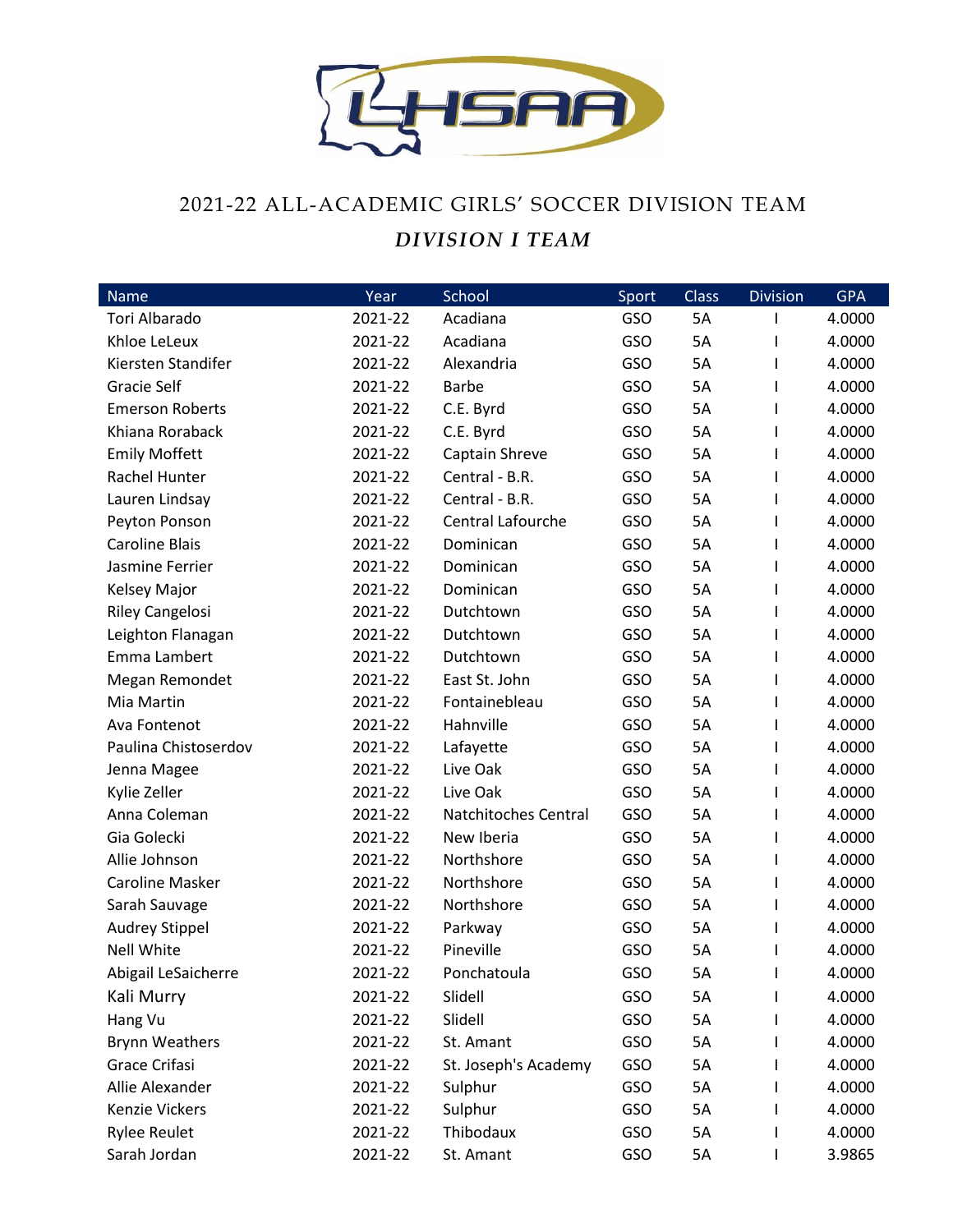| Name                   | Year    | School                | Sport | <b>Class</b> | <b>Division</b> | <b>GPA</b> |
|------------------------|---------|-----------------------|-------|--------------|-----------------|------------|
| Alexis Conachen        | 2021-22 | Zachary               | GSO   | 5A           |                 | 3.9827     |
| Faith Rispone          | 2021-22 | Central - B.R.        | GSO   | 5A           |                 | 3.9808     |
| <b>Mallory Edney</b>   | 2021-22 | Mandeville            | GSO   | 5A           |                 | 3.9783     |
| Landry Jones           | 2021-22 | C.E. Byrd             | GSO   | 5A           |                 | 3.9782     |
| Abby Zweig             | 2021-22 | Fontainebleau         | GSO   | 5A           |                 | 3.9782     |
| Paula Zapata           | 2021-22 | St. Joseph's Academy  | GSO   | 5A           | I               | 3.9760     |
| Erin Kramer            | 2021-22 | Dominican             | GSO   | 5A           | I               | 3.9722     |
| Olivia Loukatos        | 2021-22 | St. Scholastica       | GSO   | 4A           |                 | 3.9700     |
| Melyssa Mitchell       | 2021-22 | Alexandria            | GSO   | 5A           |                 | 3.9636     |
| Malorie Scrivner       | 2021-22 | Thibodaux             | GSO   | 5A           |                 | 3.9615     |
| Sadie Guillory         | 2021-22 | <b>Barbe</b>          | GSO   | 5A           | I               | 3.9600     |
| Mallory Lebleu         | 2021-22 | <b>Barbe</b>          | GSO   | 5A           |                 | 3.9600     |
| Jaiden Dugas           | 2021-22 | Comeaux               | GSO   | 5A           |                 | 3.9600     |
| Sheyla Sanchez         | 2021-22 | <b>East Ascension</b> | GSO   | 5A           |                 | 3.9600     |
| Mackenzie Dufrene      | 2021-22 | Hahnville             | GSO   | 5A           |                 | 3.9600     |
| <b>Elle Broussard</b>  | 2021-22 | Mt. Carmel            | GSO   | 5A           |                 | 3.9600     |
| McAllister Wadleigh    | 2021-22 | Northshore            | GSO   | 5A           |                 | 3.9600     |
| Rowan French           | 2021-22 | Dominican             | GSO   | 5A           |                 | 3.9583     |
| Alyssa Doll            | 2021-22 | Slidell               | GSO   | 5A           |                 | 3.9583     |
| Abby Guidry            | 2021-22 | Thibodaux             | GSO   | 5A           |                 | 3.9583     |
| Sarah Arceneaux        | 2021-22 | St. Amant             | GSO   | 5A           | I               | 3.9574     |
| <b>Grace Kearley</b>   | 2021-22 | Denham Springs        | GSO   | 5A           |                 | 3.9565     |
| <b>Tatum Riley</b>     | 2021-22 | Sulphur               | GSO   | 5A           |                 | 3.9565     |
| <b>Elise Detillier</b> | 2021-22 | Dominican             | GSO   | 5A           |                 | 3.9473     |
| Alisa Odom             | 2021-22 | <b>West Monroe</b>    | GSO   | 5A           |                 | 3.9365     |
| Anna Zweig             | 2021-22 | Fontainebleau         | GSO   | 5A           |                 | 3.9347     |
| Avery Lirette          | 2021-22 | Dominican             | GSO   | 5A           |                 | 3.9342     |
| Jewell Molina          | 2021-22 | Airline               | GSO   | 5A           | L               | 3.9259     |
| <b>Adrienne Nance</b>  | 2021-22 | Dutchtown             | GSO   | 5A           |                 | 3.9231     |
| Caroline Bowen         | 2021-22 | Southside             | GSO   | 5A           |                 | 3.9230     |
| Abbie Craven           | 2021-22 | <b>Barbe</b>          | GSO   | 5A           | I               | 3.9200     |
| Lillie Young           | 2021-22 | Acadiana              | GSO   | 5A           |                 | 3.9184     |
| Ana Hardinson          | 2021-22 | Walker                | GSO   | 5A           |                 | 3.9167     |
| Kenzi Pertuit          | 2021-22 | Central Lafourche     | GSO   | 5A           |                 | 3.9166     |
| Tambri Leedy           | 2021-22 | Ruston                | GSO   | 5A           |                 | 3.9166     |
| <b>Emily Henderson</b> | 2021-22 | Southside             | GSO   | 5A           |                 | 3.9166     |
| Layni Rosbury          | 2021-22 | Acadiana              | GSO   | 5A           |                 | 3.9149     |
| Kiley Rourke           | 2021-22 | Captain Shreve        | GSO   | 5A           |                 | 3.9148     |
| Sydney Hill            | 2021-22 | Sulphur               | GSO   | 5A           |                 | 3.9130     |
| Kaitlyn Keiser         | 2021-22 | H.L. Bourgeois        | GSO   | 5A           |                 | 3.9111     |
| Ryan Ortego            | 2021-22 | <b>Barbe</b>          | GSO   | 5A           |                 | 3.9100     |
| <b>Madison Trauth</b>  | 2021-22 | Dominican             | GSO   | 5A           |                 | 3.9027     |
| Claire Conradi         | 2021-22 | Live Oak              | GSO   | 5A           |                 | 3.8925     |
| Payton Brownell        | 2021-22 | Denham Springs        | GSO   | 5A           |                 | 3.8913     |
| <b>Hallie Hutchins</b> | 2021-22 | Mt. Carmel            | GSO   | 5A           |                 | 3.8900     |
| Maya Tilley            | 2021-22 | Dutchtown             | GSO   | 5A           |                 | 3.8846     |
| Jolie Leblanc          | 2021-22 | Lafayette             | GSO   | 5A           |                 | 3.8846     |
| Presley Ainsworth      | 2021-22 | <b>Baton Rouge</b>    | GSO   | 5A           |                 | 3.8810     |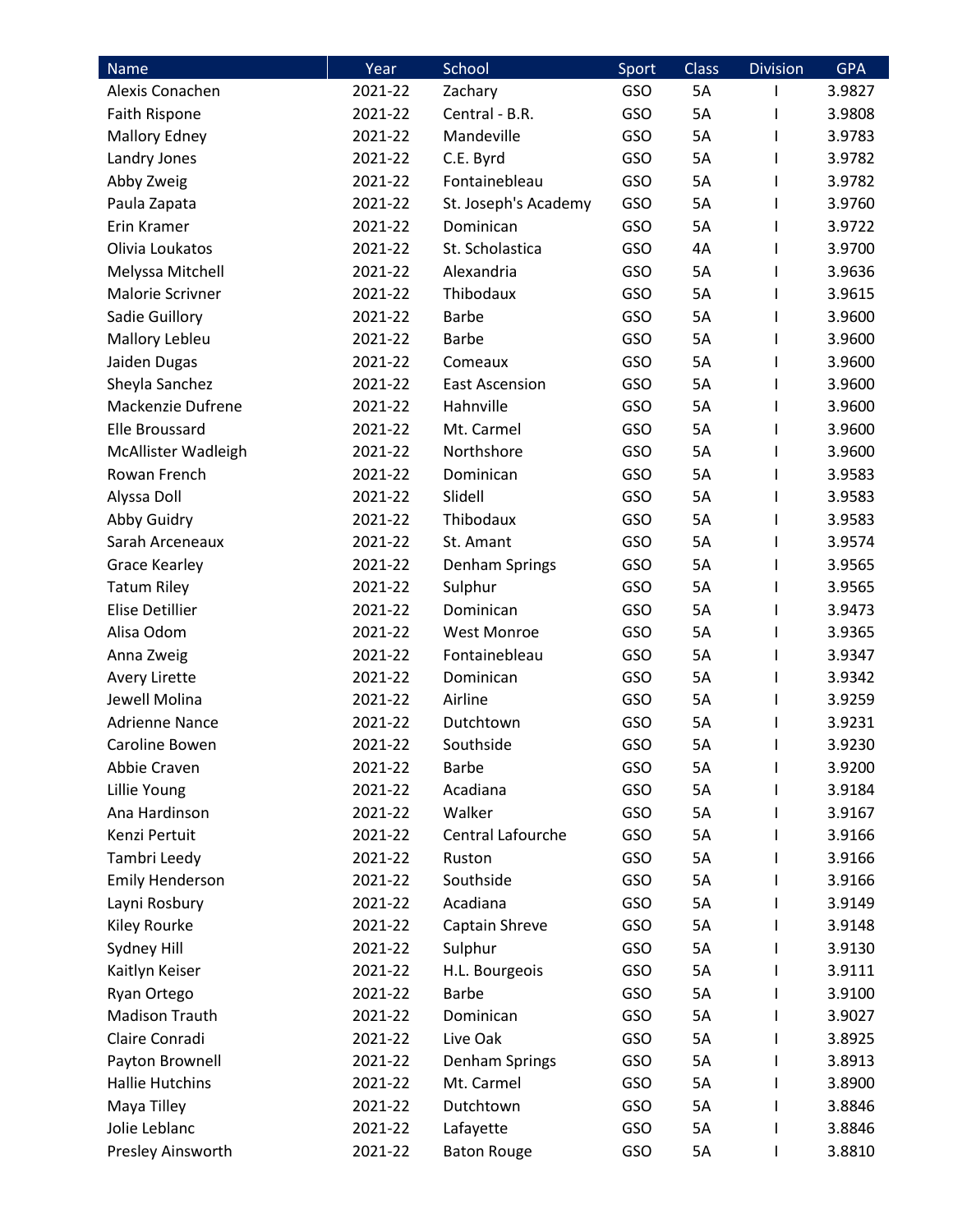| Name                  | Year    | School                      | Sport | <b>Class</b> | <b>Division</b> | <b>GPA</b> |
|-----------------------|---------|-----------------------------|-------|--------------|-----------------|------------|
| <b>Riley White</b>    | 2021-22 | St. Joseph's Academy        | GSO   | 5A           |                 | 3.8810     |
| Kate Gill             | 2021-22 | Sulphur                     | GSO   | 5A           |                 | 3.8800     |
| Sreya Kanakamedala    | 2021-22 | <b>Baton Rouge</b>          | GSO   | 5A           |                 | 3.8636     |
| Hannah Blakely        | 2021-22 | Chalmette                   | GSO   | 5A           |                 | 3.8636     |
| Abigail Powell        | 2021-22 | Ruston                      | GSO   | 5A           |                 | 3.8636     |
| Korynne Caulfield     | 2021-22 | Hahnville                   | GSO   | 5A           |                 | 3.8542     |
| Chloe Chehardy        | 2021-22 | St. Scholastica             | GSO   | 4A           | I               | 3.8500     |
| Anne Chevalier        | 2021-22 | Denham Springs              | GSO   | 5A           |                 | 3.8478     |
| Rylie Gueho           | 2021-22 | Dutchtown                   | GSO   | 5A           |                 | 3.8462     |
| Mackenzie Johnson     | 2021-22 | Natchitoches Central        | GSO   | 5A           |                 | 3.8461     |
| Sidney Hymel          | 2021-22 | Destrehan                   | GSO   | 5A           | I               | 3.8400     |
| Raegan Melancon       | 2021-22 | <b>East Ascension</b>       | GSO   | 5A           |                 | 3.8400     |
| Katie Gabler          | 2021-22 | Destrehan                   | GSO   | 5A           |                 | 3.8333     |
| Mia Owens             | 2021-22 | <b>Barbe</b>                | GSO   | 5A           |                 | 3.8300     |
| Alison Icard          | 2021-22 | Southside                   | GSO   | 5A           |                 | 3.8275     |
| <b>EMILY SHERIDAN</b> | 2021-22 | Sulphur                     | GSO   | 5A           |                 | 3.8200     |
| Anna Ball             | 2021-22 | Captain Shreve              | GSO   | 5A           |                 | 3.8181     |
| Michaela Doiron       | 2021-22 | Zachary                     | GSO   | 5A           |                 | 3.8139     |
| Maci Iglinsky         | 2021-22 | Walker                      | GSO   | 5A           |                 | 3.8125     |
| Natalie Carranza      | 2021-22 | Southside                   | GSO   | 5A           |                 | 3.8077     |
| <b>Ahnah Ellis</b>    | 2021-22 | Southside                   | GSO   | 5A           | I               | 3.8077     |
| Lehtzy Perez          | 2021-22 | John Ehret                  | GSO   | 5A           |                 | 3.8039     |
| Shay Church           | 2021-22 | <b>Natchitoches Central</b> | GSO   | 5A           |                 | 3.7959     |
| Katelyn Jambon        | 2021-22 | Mandeville                  | GSO   | 5A           |                 | 3.7955     |
| <b>Tori Pecot</b>     | 2021-22 | Mandeville                  | GSO   | 5A           |                 | 3.7955     |
| Abigail LeCompte      | 2021-22 | Mt. Carmel                  | GSO   | 5A           |                 | 3.7900     |
| Amaya Beckwith        | 2021-22 | Parkway                     | GSO   | 5A           |                 | 3.7900     |
| Leah Smith            | 2021-22 | C.E. Byrd                   | GSO   | 5A           | L               | 3.7872     |
| Heleana Robertson     | 2021-22 | St. Joseph's Academy        | GSO   | 5A           |                 | 3.7860     |
| Adele Bihler          | 2021-22 | Airline                     | GSO   | 5A           |                 | 3.7800     |
| Libby Stalter         | 2021-22 | St. Scholastica             | GSO   | 4A           |                 | 3.7800     |
| Kelly Authement       | 2021-22 | H.L. Bourgeois              | GSO   | 5A           |                 | 3.7727     |
| Reese Naquin          | 2021-22 | Central Lafourche           | GSO   | 5A           |                 | 3.7692     |
| <b>Megan Bailey</b>   | 2021-22 | Dominican                   | GSO   | 5A           |                 | 3.7638     |
| Katherine Mull        | 2021-22 | Northshore                  | GSO   | 5A           |                 | 3.7608     |
| <b>Elliot Stutes</b>  | 2021-22 | <b>Barbe</b>                | GSO   | 5A           |                 | 3.7500     |
| <b>Rylee Naquin</b>   | 2021-22 | Central Lafourche           | GSO   | 5A           |                 | 3.7500     |
| Chausa Nguyen         | 2021-22 | John Ehret                  | GSO   | 5A           |                 | 3.7500     |
| Alyssa Tanner         | 2021-22 | St. Amant                   | GSO   | 5A           |                 | 3.7402     |
| <b>Avery McNeil</b>   | 2021-22 | Mandeville                  | GSO   | 5A           |                 | 3.7391     |
| Sadie Bourgeois       | 2021-22 | St. Amant                   | GSO   | 5A           |                 | 3.7391     |
| <b>Greta Murrell</b>  | 2021-22 | Pineville                   | GSO   | 5A           |                 | 3.7381     |
| Meagan Campbell       | 2021-22 | Captain Shreve              | GSO   | 5A           |                 | 3.7272     |
| Vivian Moody          | 2021-22 | Dutchtown                   | GSO   | 5A           |                 | 3.7200     |
| Kynedee McCullen      | 2021-22 | <b>East Ascension</b>       | GSO   | 5A           |                 | 3.7200     |
| Peyton Hornsby        | 2021-22 | <b>West Monroe</b>          | GSO   | 5A           |                 | 3.7143     |
| Kelsi Atkinson        | 2021-22 | Zachary                     | GSO   | 5A           |                 | 3.7142     |
| Alissa Edwards        | 2021-22 | Zachary                     | GSO   | 5A           |                 | 3.7142     |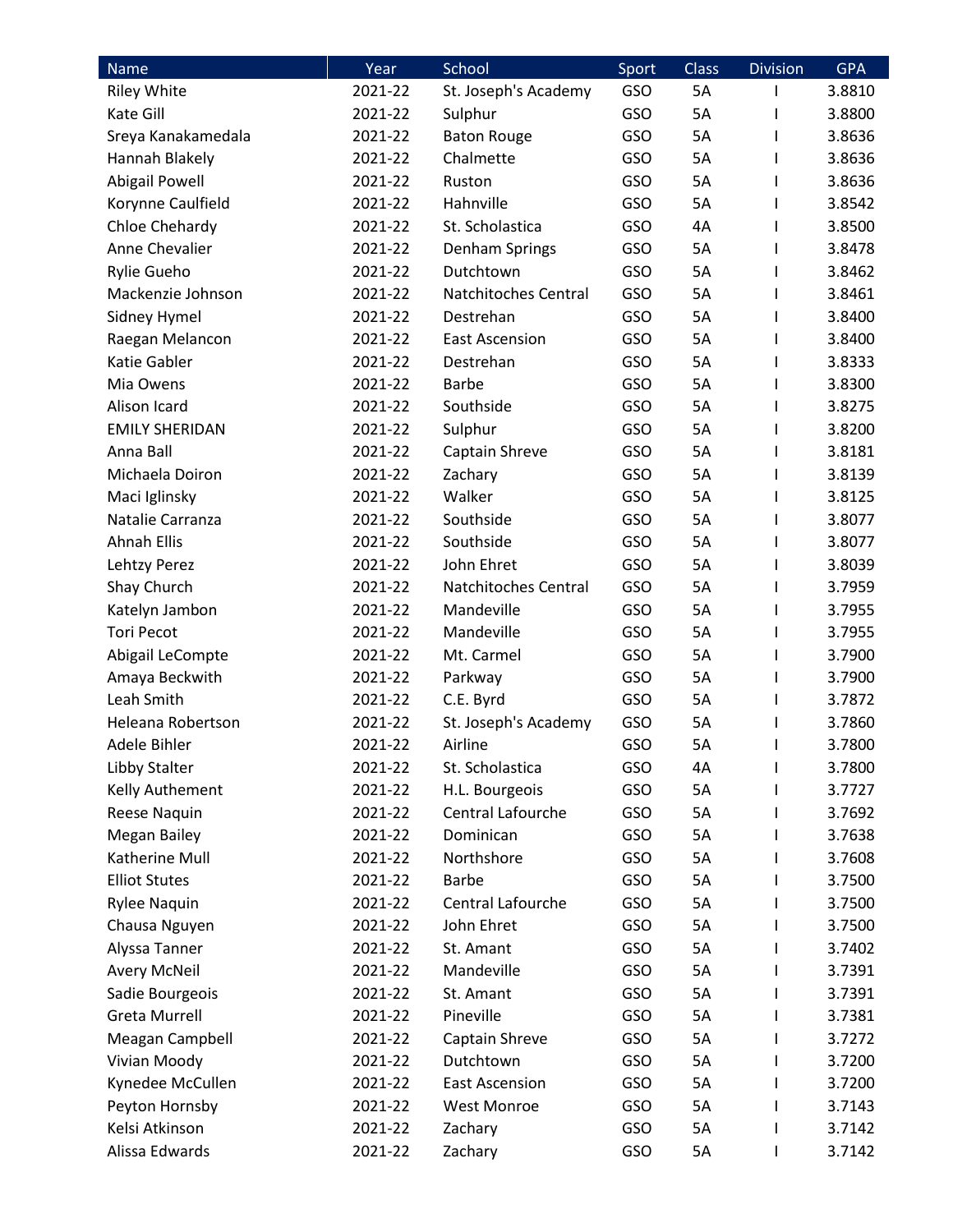| <b>Name</b>              | Year    | School               | Sport      | <b>Class</b> | <b>Division</b> | <b>GPA</b> |
|--------------------------|---------|----------------------|------------|--------------|-----------------|------------|
| <b>Eleanor Carroll</b>   | 2021-22 | Mt. Carmel           | GSO        | 5A           | ı               | 3.7100     |
| Elle Greeman             | 2021-22 | Walker               | <b>GSO</b> | 5A           | I               | 3.7083     |
| <b>Jill Anderson</b>     | 2021-22 | Sulphur              | GSO        | 5A           | ı               | 3.7000     |
| Paige Lluveres           | 2021-22 | West Jefferson       | GSO        | 5A           | ı               | 3.6889     |
| Skylar Burke             | 2021-22 | C.E. Byrd            | GSO        | 5A           |                 | 3.6808     |
| Madelyn McGill           | 2021-22 | Southside            | <b>GSO</b> | 5A           |                 | 3.6800     |
| Madelyn Ernst            | 2021-22 | St. Scholastica      | GSO        | 4A           |                 | 3.6700     |
| Layla Webster            | 2021-22 | Pineville            | GSO        | 5A           | ı               | 3.6667     |
| <b>Reagan Titus</b>      | 2021-22 | Captain Shreve       | GSO        | 5A           | I               | 3.6666     |
| Vivian Kirkpatrick       | 2021-22 | <b>Baton Rouge</b>   | GSO        | 5A           |                 | 3.6591     |
| Harper Idom              | 2021-22 | <b>West Monroe</b>   | GSO        | 5A           | I               | 3.6491     |
| Olivia Barker            | 2021-22 | St. Amant            | GSO        | 5A           | ı               | 3.6458     |
| Abby Tarleton            | 2021-22 | Mt. Carmel           | GSO        | 5A           |                 | 3.6400     |
| <b>Allison Clear</b>     | 2021-22 | Pineville            | <b>GSO</b> | 5A           |                 | 3.6364     |
| M'Kaylee Gillenwater     | 2021-22 | West Jefferson       | GSO        | 5A           |                 | 3.6363     |
| Hannah Carnline          | 2021-22 | Natchitoches Central | <b>GSO</b> | 5A           |                 | 3.6327     |
| Emma Dungan              | 2021-22 | Central - B.R.       | GSO        | 5A           |                 | 3.6296     |
| Colette Smith            | 2021-22 | Dutchtown            | <b>GSO</b> | <b>5A</b>    | ı               | 3.6154     |
| <b>Lily Daugherty</b>    | 2021-22 | Hammond              | GSO        | 5A           | ı               | 3.6154     |
| Kate Deichmann           | 2021-22 | Mt. Carmel           | <b>GSO</b> | 5A           | ı               | 3.6100     |
| Laney Wilkes             | 2021-22 | Denham Springs       | GSO        | 5A           | ı               | 3.6087     |
| Keely Bolde              | 2021-22 | Southside            | GSO        | 5A           |                 | 3.6087     |
| Abby Barbera             | 2021-22 | Thibodaux            | GSO        | 5A           |                 | 3.6087     |
| <b>Tristin Del Toro</b>  | 2021-22 | Northshore           | GSO        | 5A           |                 | 3.6000     |
| Olivia Quiroz            | 2021-22 | St. Scholastica      | GSO        | 4A           | ı               | 3.6000     |
| <b>Emma Schwing</b>      | 2021-22 | St. Scholastica      | GSO        | 4A           | I               | 3.6000     |
| Serene Qasem             | 2021-22 | <b>Baton Rouge</b>   | GSO        | 5A           | I               | 3.5952     |
| <b>Emily Ellis</b>       | 2021-22 | Denham Springs       | GSO        | 5A           | I               | 3.5870     |
| <b>Bradley Hughes</b>    | 2021-22 | Dominican            | GSO        | 5A           |                 | 3.5833     |
| Genesis Vasquez          | 2021-22 | <b>Grace King</b>    | GSO        | 5A           | ı               | 3.5833     |
| Justine Santigo-Venancio | 2021-22 | John Ehret           | <b>GSO</b> | 5A           | ı               | 3.5833     |
| Fatima Espinal           | 2021-22 | Zachary              | <b>GSO</b> | 5A           |                 | 3.5789     |
| Cassie Camardelle        | 2021-22 | John Ehret           | GSO        | 5A           | ı               | 3.5686     |
| Chelsea Wilson           | 2021-22 | Airline              | GSO        | 5A           |                 | 3.5600     |
| Courtlynne Birch         | 2021-22 | Central Lafourche    | GSO        | 5A           |                 | 3.5600     |
| Paige Morales            | 2021-22 | East St. John        | GSO        | 5A           |                 | 3.5527     |
| Lunden Labee             | 2021-22 | <b>Baton Rouge</b>   | GSO        | 5A           |                 | 3.5455     |
| Mary Melancon            | 2021-22 | St. Joseph's Academy | GSO        | 5A           |                 | 3.5240     |
| <b>Alexis Guidry</b>     | 2021-22 | Fontainebleau        | GSO        | 5A           |                 | 3.5227     |
| Caskey England           | 2021-22 | Ruston               | GSO        | 5A           |                 | 3.5217     |
| Dallas Willis            | 2021-22 | Pineville            | GSO        | 5A           |                 | 3.5208     |
| Naylea Lopez             | 2021-22 | Central - B.R.       | GSO        | 5A           |                 | 3.5200     |
| Jaida Johnson            | 2021-22 | Dutchtown            | GSO        | 5A           | ı               | 3.5200     |
| Lauren Reddinger         | 2021-22 | <b>Baton Rouge</b>   | GSO        | 5A           |                 | 3.5000     |
| Madelyn Myrick           | 2021-22 | Central - B.R.       | <b>GSO</b> | 5A           |                 | 3.5000     |
| Savannah Richard         | 2021-22 | Central - B.R.       | GSO        | 5A           |                 | 3.5000     |
| <b>Ciedy Martinez</b>    | 2021-22 | John Ehret           | GSO        | 5A           |                 | 3.5000     |
| Naydelin Paredez-Mejia   | 2021-22 | John Ehret           | GSO        | 5A           | ı               | 3.5000     |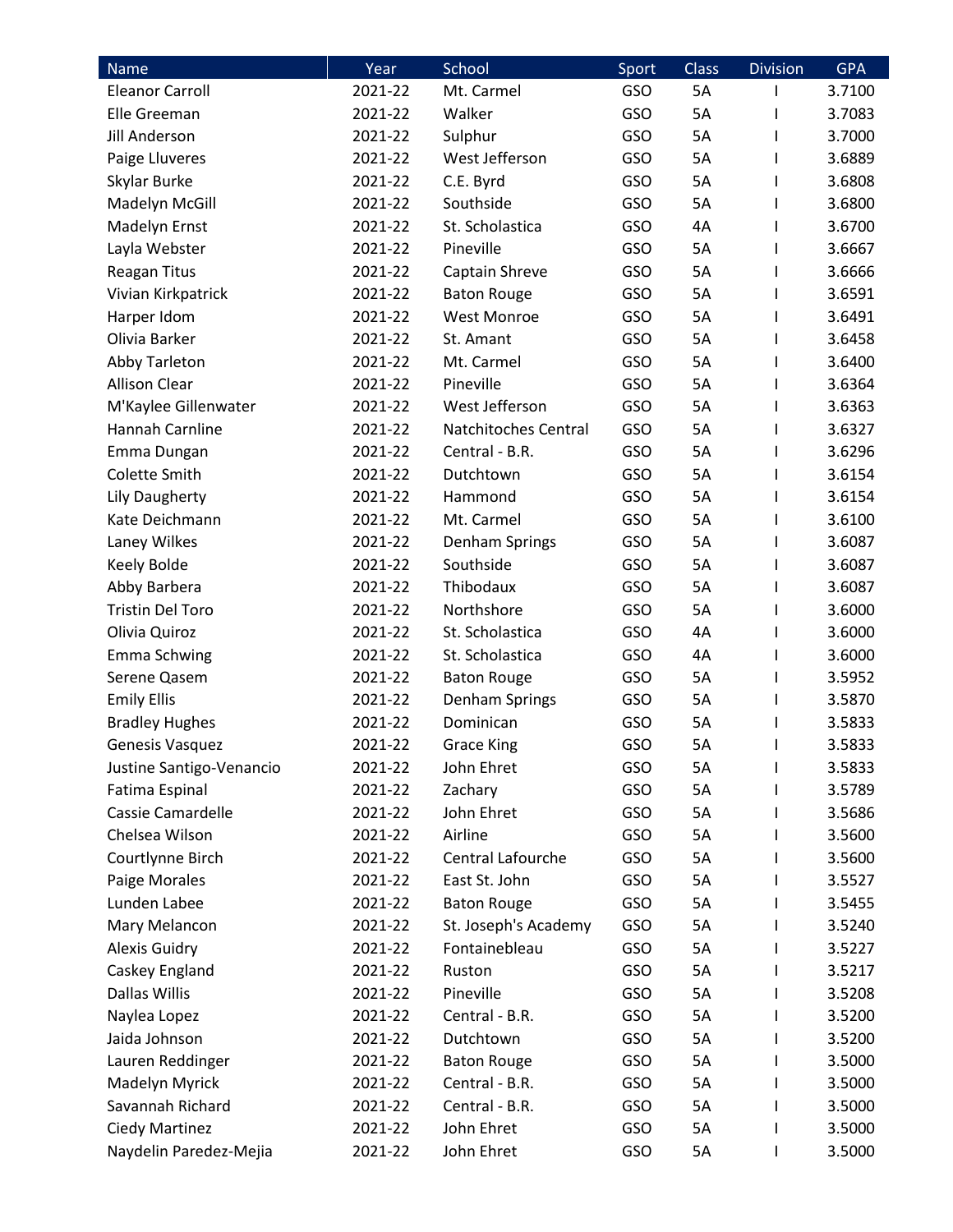| Name '         | Year    | School               | Sport | Class | <b>Division</b> | GPA    |
|----------------|---------|----------------------|-------|-------|-----------------|--------|
| Sophia Maraldo | 2021-22 | Mt. Carmel           | GSO   | 5Α    |                 | 3.5000 |
| Madeline Davis | 2021-22 | St. Joseph's Academy | GSO   | 5Α    |                 | 3.5000 |
| Jessica Juarez | 2021-22 | West Monroe          | GSO   | 5А    |                 | 3.5000 |

| Name                    | Year    | School                    | Sport      | <b>Class</b> | <b>Division</b>            | <b>GPA</b> |
|-------------------------|---------|---------------------------|------------|--------------|----------------------------|------------|
| <b>Bailey Hudson</b>    | 2021-22 | <b>Belle Chasse</b>       | GSO        | 4A           | $\mathbf{I}$               | 4.0000     |
| Anna Mobley             | 2021-22 | <b>Ben Franklin</b>       | GSO        | 4A           | $\sf II$                   | 4.0000     |
| Ingrid Roberson         | 2021-22 | <b>Ben Franklin</b>       | GSO        | 4A           | $\ensuremath{\mathsf{II}}$ | 4.0000     |
| <b>Gracie Willis</b>    | 2021-22 | Benton                    | GSO        | <b>5A</b>    | $\sf II$                   | 4.0000     |
| Hannah McGuire          | 2021-22 | Caddo Magnet              | GSO        | 4A           | $\sf II$                   | 4.0000     |
| Cintia Rodriguez        | 2021-22 | <b>Helen Cox</b>          | <b>GSO</b> | 4A           | $\sf II$                   | 4.0000     |
| <b>Emerson Riddell</b>  | 2021-22 | Lakeshore                 | GSO        | 4A           | $\ensuremath{\mathsf{II}}$ | 4.0000     |
| <b>Mallory Pesnell</b>  | 2021-22 | Minden                    | GSO        | 4A           | $\ensuremath{\mathsf{II}}$ | 4.0000     |
| Julie Alligood          | 2021-22 | <b>Neville</b>            | GSO        | 4A           | $\sf II$                   | 4.0000     |
| Shelby Lowe             | 2021-22 | <b>Ouachita Parish</b>    | GSO        | <b>5A</b>    | $\sf II$                   | 4.0000     |
| Lexie Blanchard         | 2021-22 | South Terrebonne          | <b>GSO</b> | 4A           | $\sf II$                   | 4.0000     |
| Marley Dardar           | 2021-22 | South Terrebonne          | GSO        | 4A           | $\sf II$                   | 4.0000     |
| Julia Pitre             | 2021-22 | South Terrebonne          | GSO        | 4A           | $\ensuremath{\mathsf{II}}$ | 4.0000     |
| Jozlyn Rodrigue         | 2021-22 | South Terrebonne          | GSO        | 4A           | $\sf II$                   | 4.0000     |
| Cecile Templet          | 2021-22 | St. Thomas More           | GSO        | 4A           | $\ensuremath{\mathsf{II}}$ | 4.0000     |
| Paige Broussard         | 2021-22 | <b>Teurlings Catholic</b> | GSO        | 4A           | $\sf II$                   | 4.0000     |
| Mary Hebert             | 2021-22 | <b>Teurlings Catholic</b> | GSO        | 4A           | $\sf II$                   | 4.0000     |
| <b>Mallory Bogues</b>   | 2021-22 | Caddo Magnet              | <b>GSO</b> | 4A           | $\ensuremath{\mathsf{II}}$ | 3.9787     |
| <b>Brynn Olagues</b>    | 2021-22 | Lakeshore                 | GSO        | 4A           | $\sf II$                   | 3.9700     |
| <b>Carson King</b>      | 2021-22 | Franklin Parish           | <b>GSO</b> | 4A           | $\sf II$                   | 3.9688     |
| <b>Caroline Garrett</b> | 2021-22 | Neville                   | GSO        | 4A           | $\sf II$                   | 3.9667     |
| <b>Emerson Foster</b>   | 2021-22 | Benton                    | GSO        | 5A           | $\sf II$                   | 3.9600     |
| Zoe Broussard           | 2021-22 | <b>Beau Chene</b>         | GSO        | 4A           | $\sf II$                   | 3.9523     |
| Ann\a Guillet           | 2021-22 | Sam Houston               | GSO        | 5A           | $\sf II$                   | 3.9500     |
| <b>Sydney Marcel</b>    | 2021-22 | Vandebilt Catholic        | <b>GSO</b> | 4A           | $\sf II$                   | 3.9500     |
| <b>Megan Gettys</b>     | 2021-22 | Lakeshore                 | <b>GSO</b> | 4A           | $\sf II$                   | 3.9300     |
| Mary Ellen Haydel       | 2021-22 | Vandebilt Catholic        | GSO        | 4A           | $\ensuremath{\mathsf{II}}$ | 3.9300     |
| Seema Kawji             | 2021-22 | Woodlawn - B.R.           | GSO        | <b>5A</b>    | $\sf II$                   | 3.9259     |
| Elizabeth Gaspard       | 2021-22 | Haughton                  | GSO        | 5A           | $\sf II$                   | 3.9200     |
| Ashlynn Cooke           | 2021-22 | South Terrebonne          | GSO        | 4A           | Ш                          | 3.9200     |
| Ashley Liebel           | 2021-22 | <b>Belle Chasse</b>       | <b>GSO</b> | 4A           | $\sf II$                   | 3.9183     |
| <b>Caroline Theriot</b> | 2021-22 | Vandebilt Catholic        | GSO        | 4A           | $\sf II$                   | 3.9100     |
| Diana Nguyen            | 2021-22 | South Lafourche           | <b>GSO</b> | 4A           | $\sf II$                   | 3.9047     |
| Caroline Daigre         | 2021-22 | Vandebilt Catholic        | GSO        | 4A           | $\ensuremath{\mathsf{II}}$ | 3.9000     |
| <b>Ireland Laffon</b>   | 2021-22 | <b>Ouachita Parish</b>    | <b>GSO</b> | 5A           | $\sf II$                   | 3.8980     |
| Mindy Harlow            | 2021-22 | Academy of Our Lady       | <b>GSO</b> | 4A           | $\sf II$                   | 3.8870     |
| Madison Wharton         | 2021-22 | Liberty                   | GSO        | 4A           | $\sf II$                   | 3.8695     |
| Sofia Kaluyeva          | 2021-22 | Salmen                    | <b>GSO</b> | 4A           | $\sf II$                   | 3.8600     |
| Lacy Warren             | 2021-22 | Tioga                     | <b>GSO</b> | 4A           | $\ensuremath{\mathsf{II}}$ | 3.8571     |
| <b>Madeleine Myers</b>  | 2021-22 | Caddo Magnet              | <b>GSO</b> | 4A           | $\sf II$                   | 3.8541     |
| Miranda Crabtree        | 2021-22 | Benton                    | <b>GSO</b> | 5A           | $\sf II$                   | 3.8400     |
| <b>Brooke Mason</b>     | 2021-22 | Lakeshore                 | GSO        | 4A           | Ш                          | 3.8400     |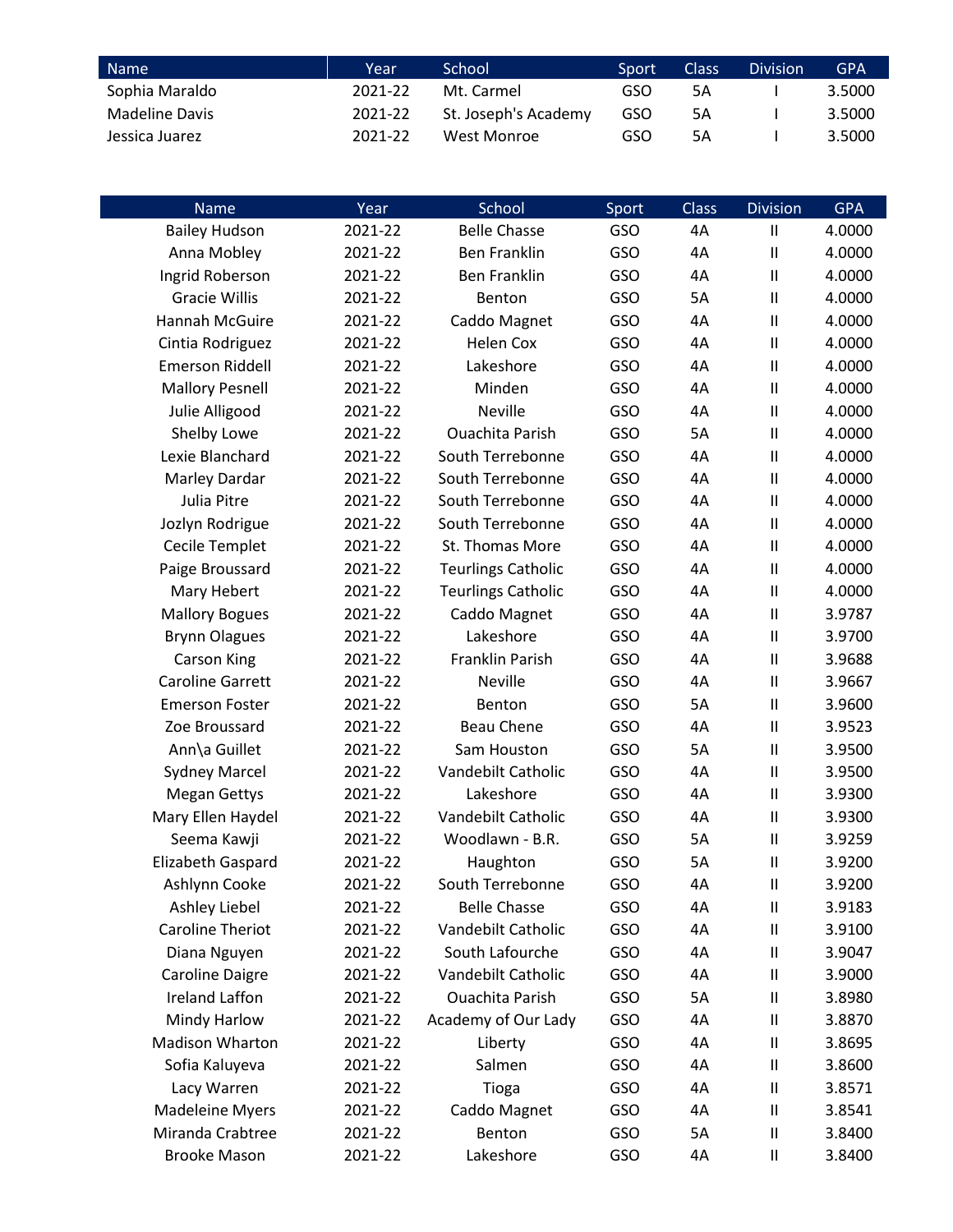| Name                      | Year    | School                    | Sport | <b>Class</b> | <b>Division</b>                       | <b>GPA</b> |
|---------------------------|---------|---------------------------|-------|--------------|---------------------------------------|------------|
| Perla Salinas             | 2021-22 | Salmen                    | GSO   | 4A           | $\begin{array}{c} \hline \end{array}$ | 3.8333     |
| Lucy Simon                | 2021-22 | <b>Teurlings Catholic</b> | GSO   | 4A           | $\sf II$                              | 3.8298     |
| <b>Katharine Williams</b> | 2021-22 | Caddo Magnet              | GSO   | 4A           | $\sf II$                              | 3.8260     |
| Katie Sevin               | 2021-22 | South Terrebonne          | GSO   | 4A           | $\mathbf{I}$                          | 3.8235     |
| Van Ha                    | 2021-22 | Edna Karr                 | GSO   | 4A           | $\mathbf{II}$                         | 3.8179     |
| Carolina Alvarado         | 2021-22 | Woodlawn - B.R.           | GSO   | 5A           | $\begin{array}{c} \hline \end{array}$ | 3.8148     |
| Lillie Mazur              | 2021-22 | Vandebilt Catholic        | GSO   | 4A           | $\sf II$                              | 3.8100     |
| Jordan Lee                | 2021-22 | Caddo Magnet              | GSO   | 4A           | $\sf II$                              | 3.8085     |
| Margaret Roemer           | 2021-22 | Caddo Magnet              | GSO   | 4A           | $\sf II$                              | 3.7826     |
| Caroline Martin           | 2021-22 | <b>Teurlings Catholic</b> | GSO   | 4A           | $\begin{array}{c} \hline \end{array}$ | 3.7826     |
| Ava Sampey                | 2021-22 | Lakeshore                 | GSO   | 4A           | $\begin{array}{c} \hline \end{array}$ | 3.7800     |
| Nicole Warner             | 2021-22 | Plaquemine                | GSO   | 4A           | $\sf II$                              | 3.7645     |
| Lauren Tippet             | 2021-22 | Haughton                  | GSO   | 5A           | $\begin{array}{c} \hline \end{array}$ | 3.7200     |
| <b>Hailey Gannon</b>      | 2021-22 | St. Thomas More           | GSO   | 4A           | $\sf II$                              | 3.7143     |
| Ahsli Williams            | 2021-22 | St. Thomas More           | GSO   | 4A           | $\begin{array}{c} \hline \end{array}$ | 3.7143     |
| Sara Sutherland           | 2021-22 | Caddo Magnet              | GSO   | 4A           | $\sf II$                              | 3.6875     |
| <b>Indira Ramirez</b>     | 2021-22 | <b>Helen Cox</b>          | GSO   | 4A           | $\mathbf{I}$                          | 3.6875     |
| Camila Sequeira           | 2021-22 | <b>Ben Franklin</b>       | GSO   | 4A           | $\sf II$                              | 3.6842     |
| Justine Watkins           | 2021-22 | Benton                    | GSO   | 5A           | $\sf II$                              | 3.6800     |
| Maliyah Antwine           | 2021-22 | Benton                    | GSO   | 5A           | $\begin{array}{c} \hline \end{array}$ | 3.6700     |
| Deanna Molinere           | 2021-22 | South Terrebonne          | GSO   | 4A           | $\sf II$                              | 3.6667     |
| Mikaela Mattix            | 2021-22 | Woodlawn - B.R.           | GSO   | 5A           | $\mathbf{II}$                         | 3.6595     |
| Emma Babin                | 2021-22 | South Terrebonne          | GSO   | 4A           | $\mathbf{I}$                          | 3.6471     |
| <b>Brooke Cochran</b>     | 2021-22 | <b>Belle Chasse</b>       | GSO   | 4A           | $\begin{array}{c} \hline \end{array}$ | 3.6458     |
| Mekenzie Brown            | 2021-22 | Tioga                     | GSO   | 4A           | $\begin{array}{c} \hline \end{array}$ | 3.6400     |
| Raegan Latiolais          | 2021-22 | St. Thomas More           | GSO   | 4A           | $\sf II$                              | 3.6190     |
| Reign La Mark             | 2021-22 | Edna Karr                 | GSO   | 4A           | $\sf II$                              | 3.6185     |
| Alyssa Taylor             | 2021-22 | Haughton                  | GSO   | 5A           | $\sf II$                              | 3.6000     |
| <b>Brooke Applegate</b>   | 2021-22 | Salmen                    | GSO   | 4A           | $\mathbf{II}$                         | 3.6000     |
| <b>Emily Roche</b>        | 2021-22 | Lakeshore                 | GSO   | 4A           | $\mathsf{I}$                          | 3.5900     |
| Emmi King                 | 2021-22 | Vandebilt Catholic        | GSO   | 4A           | $\sf II$                              | 3.5900     |
| Cassidy Cloud             | 2021-22 | Haughton                  | GSO   | 5A           | $\begin{array}{c} \hline \end{array}$ | 3.5800     |
| Jasmin Elvira-Rodriguez   | 2021-22 | Bonnabel                  | GSO   | 5A           | $\sf II$                              | 3.5714     |
| Sarah George              | 2021-22 | St. Thomas More           | GSO   | 4A           | $\begin{array}{c} \hline \end{array}$ | 3.5714     |
| Kylie LaCaze              | 2021-22 | Sam Houston               | GSO   | 5A           | $\mathbf{I}$                          | 3.5700     |
| Payton Soileau            | 2021-22 | Sam Houston               | GSO   | 5A           | $\sf II$                              | 3.5700     |
| Simone Seeworrkan         | 2021-22 | Carencro                  | GSO   | 4A           | $\begin{array}{c} \hline \end{array}$ | 3.5600     |
| Samantha Ewing            | 2021-22 | <b>Beau Chene</b>         | GSO   | 4A           | $\sf II$                              | 3.5500     |
| Abby Beasley              | 2021-22 | Caddo Magnet              | GSO   | 4A           | $\sf II$                              | 3.5454     |
| Makayla Nettles           | 2021-22 | <b>Ouachita Parish</b>    | GSO   | 5A           | $\mathbf{I}$                          | 3.5434     |
| Kadence Luu               | 2021-22 | Academy of Our Lady       | GSO   | 4A           | $\sf II$                              | 3.5400     |
| Isabelle Young            | 2021-22 | Bonnabel                  | GSO   | 5A           | $\sf II$                              | 3.5400     |
| Kate O'neil               | 2021-22 | St. Thomas More           | GSO   | 4A           | $\sf II$                              | 3.5238     |
| Lexi Guidry               | 2021-22 | <b>Teurlings Catholic</b> | GSO   | 4A           | $\sf II$                              | 3.5238     |
| Valeria Ortiz             | 2021-22 | Bonnabel                  | GSO   | 5A           | $\sf II$                              | 3.5203     |
| <b>Tiffany Sanders</b>    | 2021-22 | Benton                    | GSO   | 5A           | $\begin{array}{c} \hline \end{array}$ | 3.5200     |
| Hollyn Edge               | 2021-22 | Minden                    | GSO   | 4A           | $\mathbf{I}$                          | 3.5100     |
| Briyanna Mendieta         | 2021-22 | West Ouachita             | GSO   | 5A           | $\sf II$                              | 3.5100     |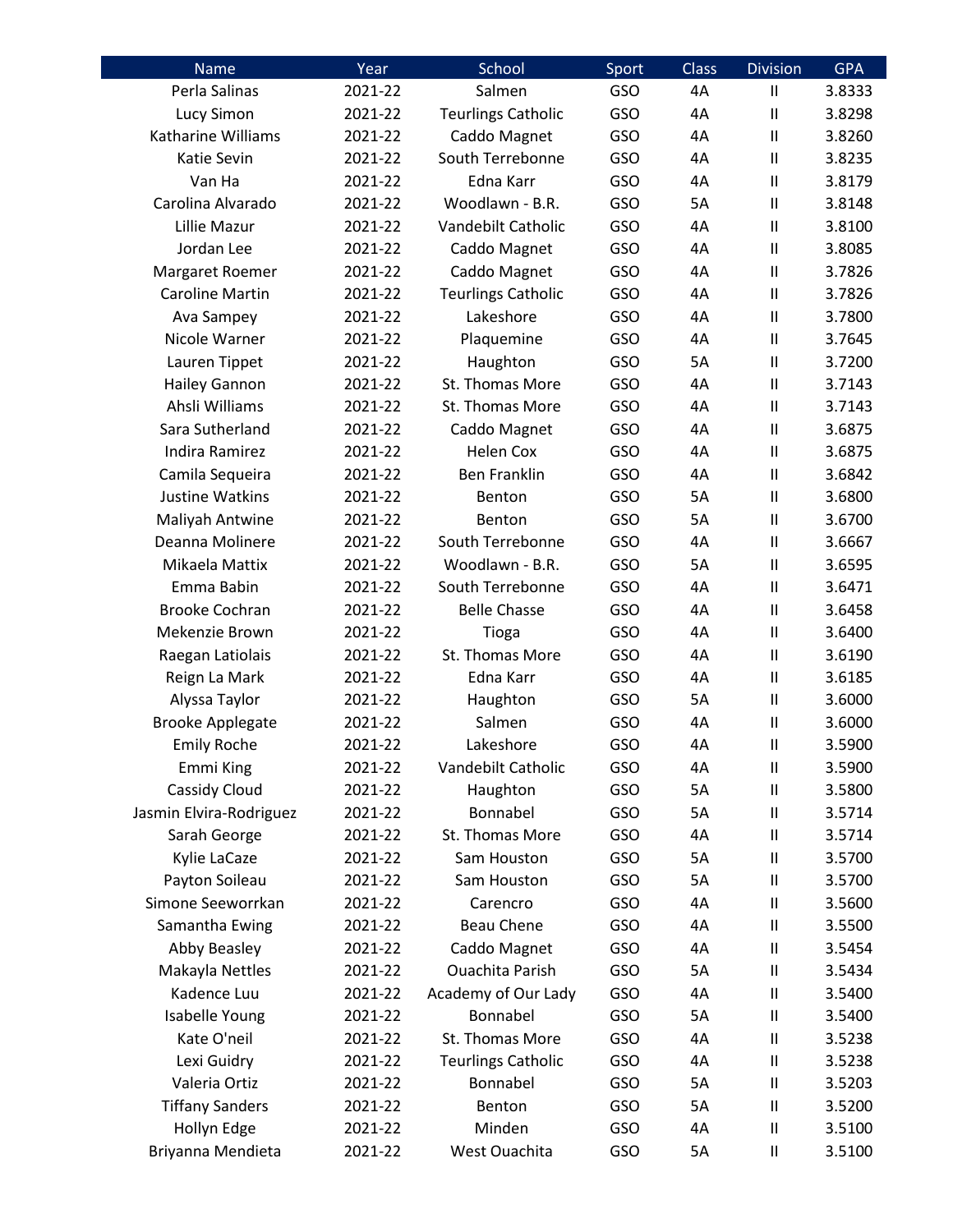| Name         | Year    | School           | Sport | Class | <b>Division</b> | <b>GPA</b> |
|--------------|---------|------------------|-------|-------|-----------------|------------|
| Saige Naquin | 2021-22 | South Terrebonne | GSO   | 4Α    |                 | 3.5000     |

| Name                   | Year    | School                         | Sport      | <b>Class</b> | <b>Division</b> | <b>GPA</b> |
|------------------------|---------|--------------------------------|------------|--------------|-----------------|------------|
| Celise Crenshaw        | 2021-22 | <b>Buckeye</b>                 | GSO        | 3A           | III             | 4.0000     |
| Sophie Brodtmann       | 2021-22 | Cabrini                        | GSO        | 4A           | III             | 4.0000     |
| Keely Rainey           | 2021-22 | David Thibodaux                | GSO        | 3A           | $\mathbf{III}$  | 4.0000     |
| <b>Audrian Cruz</b>    | 2021-22 | DeRidder                       | <b>GSO</b> | 4A           | $\mathbf{III}$  | 4.0000     |
| McKenna Currie         | 2021-22 | E.D. White                     | GSO        | 3A           | III             | 4.0000     |
| Harshita Pattam        | 2021-22 | Haynes Academy                 | <b>GSO</b> | 3A           | $\mathbf{III}$  | 4.0000     |
| Eva Foketi             | 2021-22 | Leesville                      | <b>GSO</b> | 4A           | $\mathbf{III}$  | 4.0000     |
| Brianna Troutman       | 2021-22 | Leesville                      | GSO        | 4A           | III             | 4.0000     |
| Paige Schurba          | 2021-22 | Livonia                        | GSO        | 4A           | $\mathbf{III}$  | 4.0000     |
| Riya Ahuja             | 2021-22 | Loyola Prep                    | <b>GSO</b> | 3A           | $\mathbf{III}$  | 4.0000     |
| Aidan Heard            | 2021-22 | Loyola Prep                    | <b>GSO</b> | 3A           | III             | 4.0000     |
| Caroline Henry         | 2021-22 | Loyola Prep                    | <b>GSO</b> | 3A           | $\mathbf{III}$  | 4.0000     |
| <b>Emily Horton</b>    | 2021-22 | Loyola Prep                    | GSO        | 3A           | $\mathbf{III}$  | 4.0000     |
| Leslie Johnson         | 2021-22 | Loyola Prep                    | <b>GSO</b> | 3A           | $\mathbf{III}$  | 4.0000     |
| Frances Kalmbach       | 2021-22 | Loyola Prep                    | <b>GSO</b> | 3A           | $\mathbf{III}$  | 4.0000     |
| Sophie Ettinger        | 2021-22 | Lusher Charter                 | GSO        | 4A           | $\mathbf{III}$  | 4.0000     |
| Emma Rioux             | 2021-22 | Lusher Charter                 | GSO        | 4A           | $\mathbf{III}$  | 4.0000     |
| Maria Detillier        | 2021-22 | Lutcher                        | GSO        | 3A           | $\mathbf{III}$  | 4.0000     |
| Kylie Gaspard          | 2021-22 | North Vermilion                | <b>GSO</b> | 4A           | $\mathbf{III}$  | 4.0000     |
| Katie Trahan           | 2021-22 | North Vermilion                | GSO        | 4A           | $\mathbf{III}$  | 4.0000     |
| Kayla Veronie          | 2021-22 | North Vermilion                | GSO        | 4A           | $\mathbf{III}$  | 4.0000     |
| NamNguyen              | 2021-22 | Patrick Taylor - Science/Tech. | GSO        | 3A           | $\mathbf{III}$  | 4.0000     |
| Ashley Graham          | 2021-22 | South Beauregard               | <b>GSO</b> | 3A           | $\mathbf{III}$  | 4.0000     |
| <b>Gretchen Hanley</b> | 2021-22 | St. Louis Catholic             | <b>GSO</b> | 3A           | $\mathbf{III}$  | 4.0000     |
| Julia Miller           | 2021-22 | St. Michael the Archangel      | GSO        | 4A           | $\mathbf{III}$  | 4.0000     |
| <b>Andie Forbes</b>    | 2021-22 | Sterlington                    | GSO        | 3A           | III             | 4.0000     |
| <b>Mollie Sims</b>     | 2021-22 | Sterlington                    | <b>GSO</b> | 3A           | $\mathbf{III}$  | 4.0000     |
| Sarah Jane Sims        | 2021-22 | Sterlington                    | <b>GSO</b> | 3A           | $\mathbf{III}$  | 4.0000     |
| Lundyn Ladner          | 2021-22 | <b>University Lab</b>          | GSO        | 3A           | III             | 4.0000     |
| Olivia Landrem         | 2021-22 | University Lab                 | GSO        | 3A           | Ш               | 4.0000     |
| Lily Mittendorf        | 2021-22 | University Lab                 | GSO        | 3A           | $\mathbf{III}$  | 4.0000     |
| Eliza Moldovan         | 2021-22 | University Lab                 | GSO        | 3A           | $\mathbf{III}$  | 4.0000     |
| Sarah Wilson           | 2021-22 | West Feliciana                 | <b>GSO</b> | 3A           | $\mathbf{III}$  | 3.9783     |
| Abby Caraway           | 2021-22 | St. Louis Catholic             | GSO        | 3A           | Ш               | 3.9615     |
| Osayame Evbuomwan      | 2021-22 | Leesville                      | <b>GSO</b> | 4A           | Ш               | 3.9583     |
| Katie Ray              | 2021-22 | St. Louis Catholic             | GSO        | 3A           | Ш               | 3.9583     |
| Autumn Dowd            | 2021-22 | DeRidder                       | GSO        | 4A           | Ш               | 3.9574     |
| Crystal Dowd           | 2021-22 | DeRidder                       | GSO        | 4A           | Ш               | 3.9574     |
| Mia Bruni              | 2021-22 | University Lab                 | GSO        | 3A           | Ш               | 3.9565     |
| Ellen Hataway          | 2021-22 | University Lab                 | GSO        | 3A           | Ш               | 3.9565     |
| Kiersten Price         | 2021-22 | Erath                          | GSO        | 3A           | $\mathbf{III}$  | 3.9545     |
| Serra Kazan            | 2021-22 | Haynes Academy                 | GSO        | 3A           | Ш               | 3.9500     |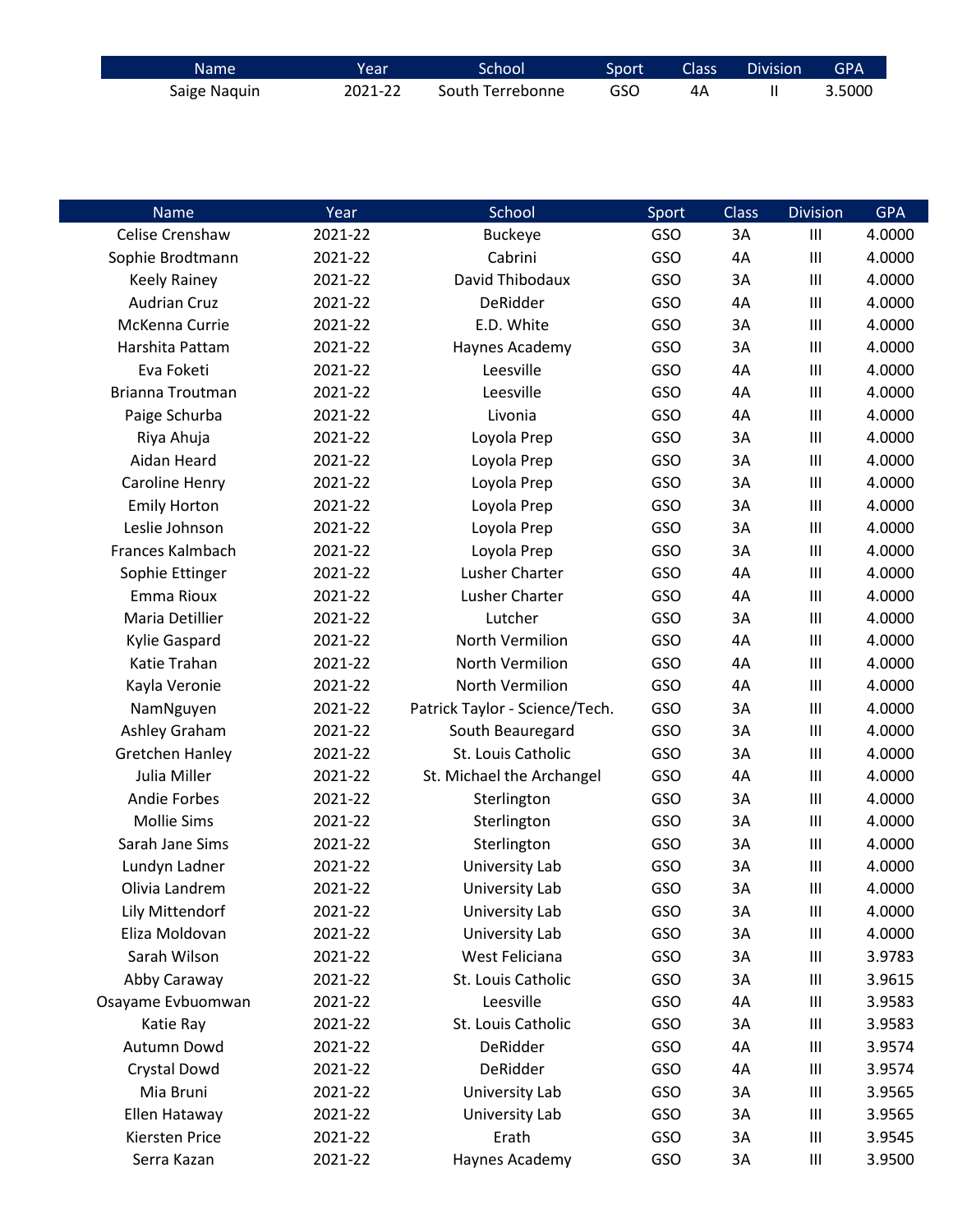| Name                      | Year    | School                         | Sport      | <b>Class</b> | <b>Division</b> | <b>GPA</b> |
|---------------------------|---------|--------------------------------|------------|--------------|-----------------|------------|
| <b>Emily Chenevert</b>    | 2021-22 | Livonia                        | <b>GSO</b> | 4A           | $\mathbf{III}$  | 3.9450     |
| <b>Elizabeth Fontenot</b> | 2021-22 | South Beauregard               | <b>GSO</b> | 3A           | $\mathbf{III}$  | 3.9231     |
| Alaina Davis              | 2021-22 | Livonia                        | GSO        | 4A           | III             | 3.9200     |
| Olivia Forsman            | 2021-22 | Parkview Baptist               | <b>GSO</b> | 3A           | $\mathbf{III}$  | 3.9130     |
| <b>Catherine Hodges</b>   | 2021-22 | West Feliciana                 | GSO        | 3A           | $\mathbf{III}$  | 3.9130     |
| <b>Quinn Manning</b>      | 2021-22 | Archbishop Hannan              | <b>GSO</b> | 3A           | $\mathbf{III}$  | 3.9107     |
| <b>Emily Willis</b>       | 2021-22 | Leesville                      | GSO        | 4A           | $\mathbf{III}$  | 3.9091     |
| Demi Schexnayder          | 2021-22 | Lutcher                        | <b>GSO</b> | 3A           | $\mathbf{III}$  | 3.9090     |
| Alexa Midkiff             | 2021-22 | South Beauregard               | <b>GSO</b> | 3A           | $\mathbf{III}$  | 3.8929     |
| Leah Horst                | 2021-22 | Archbishop Hannan              | <b>GSO</b> | 3A           | $\mathbf{III}$  | 3.8889     |
| Alexandra Layfield        | 2021-22 | Parkview Baptist               | <b>GSO</b> | 3A           | $\mathbf{III}$  | 3.8889     |
| Gabriella Coscio          | 2021-22 | Parkview Baptist               | GSO        | 3A           | $\mathbf{III}$  | 3.8846     |
| Paola Sanchez             | 2021-22 | Morgan City                    | <b>GSO</b> | 4A           | $\mathbf{III}$  | 3.8750     |
| Elizabeth Hartman         | 2021-22 | Morgan City                    | <b>GSO</b> | 4A           | $\mathbf{III}$  | 3.8696     |
| Kaitlynn Habetz           | 2021-22 | South Beauregard               | <b>GSO</b> | 3A           | $\mathbf{III}$  | 3.8667     |
| Madelyn Bonaccorso        | 2021-22 | Archbishop Hannan              | <b>GSO</b> | 3A           | $\mathbf{III}$  | 3.8519     |
| McKenna Brannan           | 2021-22 | Ursuline Academy               | <b>GSO</b> | 3A           | $\mathbf{III}$  | 3.8519     |
| Jessica Smith             | 2021-22 | <b>Pearl River</b>             | <b>GSO</b> | 4A           | $\mathbf{III}$  | 3.8478     |
| Emma Harris               | 2021-22 | South Beauregard               | <b>GSO</b> | 3A           | Ш               | 3.8431     |
| Emma Pennington           | 2021-22 | University Lab                 | <b>GSO</b> | 3A           | $\mathbf{III}$  | 3.8409     |
| Julia Gaude               | 2021-22 | Livonia                        | <b>GSO</b> | 4A           | $\mathbf{III}$  | 3.8333     |
| <b>Brooke Williams</b>    | 2021-22 | Livonia                        | <b>GSO</b> | 4A           | $\mathbf{III}$  | 3.8270     |
| <b>Molly Plaisance</b>    | 2021-22 | Archbishop Hannan              | <b>GSO</b> | 3A           | Ш               | 3.8269     |
| <b>Madison Anderson</b>   | 2021-22 | David Thibodaux                | GSO        | 3A           | $\mathbf{III}$  | 3.8261     |
| <b>Emily Whitehurst</b>   | 2021-22 | Archbishop Hannan              | <b>GSO</b> | 3A           | $\mathbf{III}$  | 3.8113     |
| Olivia Schwehm            | 2021-22 | University Lab                 | <b>GSO</b> | 3A           | $\mathbf{III}$  | 3.8077     |
| Erin Campbell             | 2021-22 | Loyola Prep                    | <b>GSO</b> | 3A           | III             | 3.8049     |
| Leila Pasalo Pichon       | 2021-22 | Pearl River                    | <b>GSO</b> | 4A           | $\mathbf{III}$  | 3.8043     |
| <b>Eloise Diedrich</b>    | 2021-22 | St. Louis Catholic             | GSO        | 3A           | $\mathbf{III}$  | 3.8000     |
| Patricia Tassin           | 2021-22 | Archbishop Hannan              | <b>GSO</b> | 3A           | Ш               | 3.7925     |
| Lauren Romero             | 2021-22 | Loyola Prep                    | <b>GSO</b> | 3A           | Ш               | 3.7561     |
| <b>April Gauthreaux</b>   | 2021-22 | Patrick Taylor - Science/Tech. | <b>GSO</b> | 3A           | Ш               | 3.7500     |
| Leia Jackson              | 2021-22 | Patrick Taylor - Science/Tech. | <b>GSO</b> | 3A           | $\mathbf{III}$  | 3.7500     |
| Jessica Lytle             | 2021-22 | St. Louis Catholic             | <b>GSO</b> | 3A           | $\mathbf{III}$  | 3.7500     |
| <b>Emmaline Drummond</b>  | 2021-22 | Loyola Prep                    | <b>GSO</b> | 3A           | $\mathbf{III}$  | 3.7442     |
| Kelsey Bordenave          | 2021-22 | Archbishop Hannan              | <b>GSO</b> | 3A           | $\mathbf{III}$  | 3.7321     |
| Isabel Hau                | 2021-22 | University Lab                 | <b>GSO</b> | 3A           | $\mathbf{III}$  | 3.7308     |
| Madison Leishman          | 2021-22 | Haynes Academy                 | <b>GSO</b> | 3A           | $\mathbf{III}$  | 3.7143     |
| Mary Field Leak           | 2021-22 | West Feliciana                 | <b>GSO</b> | 3A           | $\mathbf{III}$  | 3.7111     |
| <b>Stefanie Martinez</b>  | 2021-22 | Morgan City                    | <b>GSO</b> | 4A           | $\mathbf{III}$  | 3.6957     |
| <b>Bridgette Murillo</b>  | 2021-22 | Cabrini                        | <b>GSO</b> | 4A           | $\mathbf{III}$  | 3.6905     |
| <b>Brooke Messa</b>       | 2021-22 | Archbishop Hannan              | <b>GSO</b> | 3A           | $\mathbf{III}$  | 3.6852     |
| Brianna Tejeda            | 2021-22 | Haynes Academy                 | <b>GSO</b> | 3A           | $\mathbf{III}$  | 3.6818     |
| Angelle Wolfe             | 2021-22 | Archbishop Hannan              | <b>GSO</b> | 3A           | $\mathbf{III}$  | 3.6786     |
| <b>Emma Perry</b>         | 2021-22 | South Beauregard               | <b>GSO</b> | 3A           | Ш               | 3.6739     |
| <b>Chandler Collins</b>   | 2021-22 | University Lab                 | <b>GSO</b> | 3A           | $\mathbf{III}$  | 3.6667     |
| <b>Emily Southern</b>     | 2021-22 | North DeSoto                   | <b>GSO</b> | 4A           | $\mathbf{III}$  | 3.6552     |
| Elizabeth Irwin           | 2021-22 | <b>Brusly</b>                  | <b>GSO</b> | 3A           | Ш               | 3.6400     |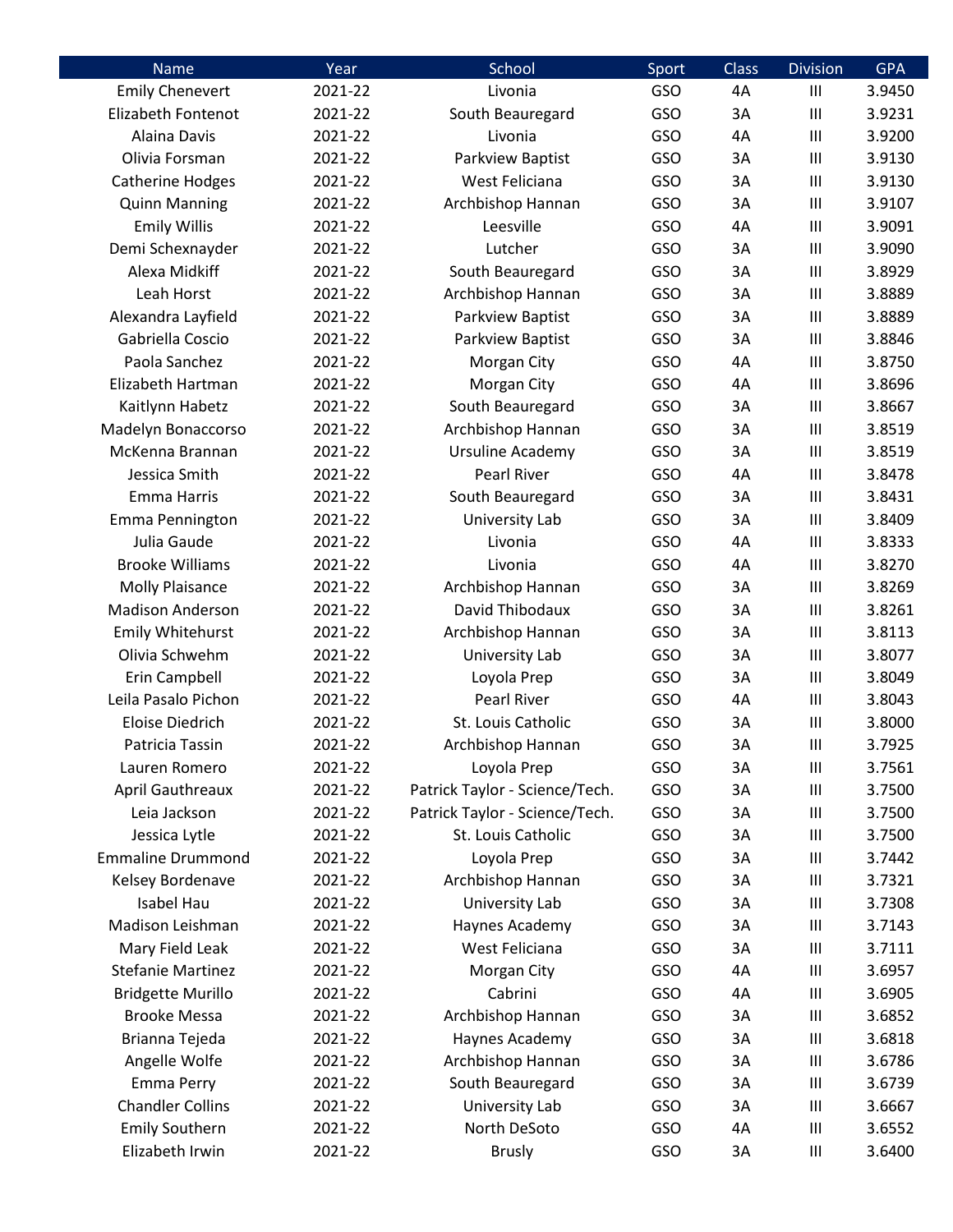| <b>Name</b>          | Year    | School                         | Sport      | <b>Class</b> | <b>Division</b> | <b>GPA</b> |
|----------------------|---------|--------------------------------|------------|--------------|-----------------|------------|
| Lesly Calderon       | 2021-22 | Morgan City                    | GSO        | 4A           | $\mathbf{III}$  | 3.6250     |
| Laney Mull           | 2021-22 | Loyola Prep                    | GSO        | 3A           | $\mathbf{III}$  | 3.6098     |
| Cashlyn Bonds        | 2021-22 | Haynes Academy                 | GSO        | 3A           | $\mathbf{III}$  | 3.6071     |
| Madeline DeVries     | 2021-22 | St. Michael the Archangel      | <b>GSO</b> | 4A           | $\mathbf{III}$  | 3.5952     |
| Madeline Marsalone   | 2021-22 | Haynes Academy                 | GSO        | 3A           | $\mathbf{III}$  | 3.5862     |
| Jennifer Lytle       | 2021-22 | St. Louis Catholic             | GSO        | 3A           | $\mathbf{III}$  | 3.5833     |
| Saige Christian      | 2021-22 | Patrick Taylor - Science/Tech. | GSO        | 3A           | $\mathbf{III}$  | 3.5830     |
| Diana Sanchez-Rivera | 2021-22 | <b>Brusly</b>                  | GSO        | 3A           | $\mathbf{III}$  | 3.5700     |
| Sarah Haisch         | 2021-22 | <b>Pearl River</b>             | GSO        | 4A           | $\mathbf{III}$  | 3.5652     |
| Nissy Blanco         | 2021-22 | N. O. Military & Maritime      | GSO        | 4A           | Ш               | 3.5416     |
| Maria Sustaita       | 2021-22 | <b>Bossier</b>                 | GSO        | 3A           | Ш               | 3.5000     |

| <b>Name</b>                | Year    | School                         | Sport | Class | <b>Division</b> | <b>GPA</b> |
|----------------------------|---------|--------------------------------|-------|-------|-----------------|------------|
| Avery Leblanc              | 2021-22 | <b>Ascension Episcopal</b>     | GSO   | 2A    | IV              | 4.0000     |
| Ryan Roper'                | 2021-22 | Episcopal                      | GSO   | 2A    | IV              | 4.0000     |
| Sydnei Henson              | 2021-22 | <b>Evangel Christian</b>       | GSO   | 4A    | IV              | 4.0000     |
| Isabella Breaux            | 2021-22 | <b>Highland Baptist</b>        | GSO   | 1A    | IV              | 4.0000     |
| Amelie Boquet              | 2021-22 | Houma Christian                | GSO   | 2A    | IV              | 4.0000     |
| <b>Hazel Drury</b>         | 2021-22 | <b>Isidore Newman</b>          | GSO   | 2A    | IV              | 4.0000     |
| Nina LeBourgeois           | 2021-22 | <b>Isidore Newman</b>          | GSO   | 2A    | IV              | 4.0000     |
| <b>Elizabeth Robert</b>    | 2021-22 | <b>Isidore Newman</b>          | GSO   | 2A    | IV              | 4.0000     |
| Olivia Stringham           | 2021-22 | North Caddo                    | GSO   | 2A    | IV              | 4.0000     |
| Carolyn Dorris             | 2021-22 | <b>Ouachita Christian</b>      | GSO   | 1A    | IV              | 4.0000     |
| Jessica Ellis              | 2021-22 | <b>Ouachita Christian</b>      | GSO   | 1A    | IV              | 4.0000     |
| Angela Felix               | 2021-22 | Rapides                        | GSO   | 2A    | IV              | 4.0000     |
| Margaret Barham            | 2021-22 | St. Frederick                  | GSO   | 1A    | IV              | 4.0000     |
| Logan Foote                | 2021-22 | St. Frederick                  | GSO   | 1A    | IV              | 4.0000     |
| Graycee Hill               | 2021-22 | St. Frederick                  | GSO   | 1A    | IV              | 4.0000     |
| Abby Lyle                  | 2021-22 | St. Frederick                  | GSO   | 1A    | IV              | 4.0000     |
| Anna Kate Petrus           | 2021-22 | St. Frederick                  | GSO   | 1A    | IV              | 4.0000     |
| Margaret Sherman           | 2021-22 | St. Frederick                  | GSO   | 1A    | IV              | 4.0000     |
| Ali Foster                 | 2021-22 | St. Thomas Aquinas             | GSO   | 2A    | IV              | 4.0000     |
| Sarah Graziano             | 2021-22 | St. Thomas Aquinas             | GSO   | 2A    | IV              | 4.0000     |
| <b>Alexis Tran</b>         | 2021-22 | Thomas Jefferson               | GSO   | 3A    | IV              | 4.0000     |
| Claire Brasseux            | 2021-22 | <b>Vermilion Catholic</b>      | GSO   | 1A    | IV              | 4.0000     |
| Ava Hebert                 | 2021-22 | <b>Vermilion Catholic</b>      | GSO   | 1A    | IV              | 4.0000     |
| Anna Claire Mollere        | 2021-22 | <b>Vermilion Catholic</b>      | GSO   | 1A    | IV              | 4.0000     |
| <b>Ellie Reaux</b>         | 2021-22 | <b>Vermilion Catholic</b>      | GSO   | 1A    | IV              | 4.0000     |
| <b>Allison Nowak</b>       | 2021-22 | <b>Isidore Newman</b>          | GSO   | 2A    | IV              | 3.9811     |
| <b>Kate Prude</b>          | 2021-22 | Pope John Paul II              | GSO   | 2A    | IV              | 3.9811     |
| Jasmine Barlow             | 2021-22 | Northlake Christian            | GSO   | 2A    | IV              | 3.9800     |
| Piper Leger                | 2021-22 | <b>Episcopal of Acadiana</b>   | GSO   | B     | IV              | 3.9620     |
| Graci Bindewald            | 2021-22 | <b>Christ Episcopal School</b> | GSO   | B     | IV              | 3.9600     |
| <b>Elizabeth Broussard</b> | 2021-22 | <b>Highland Baptist</b>        | GSO   | 1A    | IV              | 3.9574     |
| Ava Faulk                  | 2021-22 | <b>Vermilion Catholic</b>      | GSO   | 1A    | IV              | 3.9570     |
| <b>Carson Davis</b>        | 2021-22 | <b>Calvary Baptist</b>         | GSO   | 1A    | IV              | 3.9545     |
| Anna Milam                 | 2021-22 | <b>Calvary Baptist</b>         | GSO   | 1A    | IV              | 3.9545     |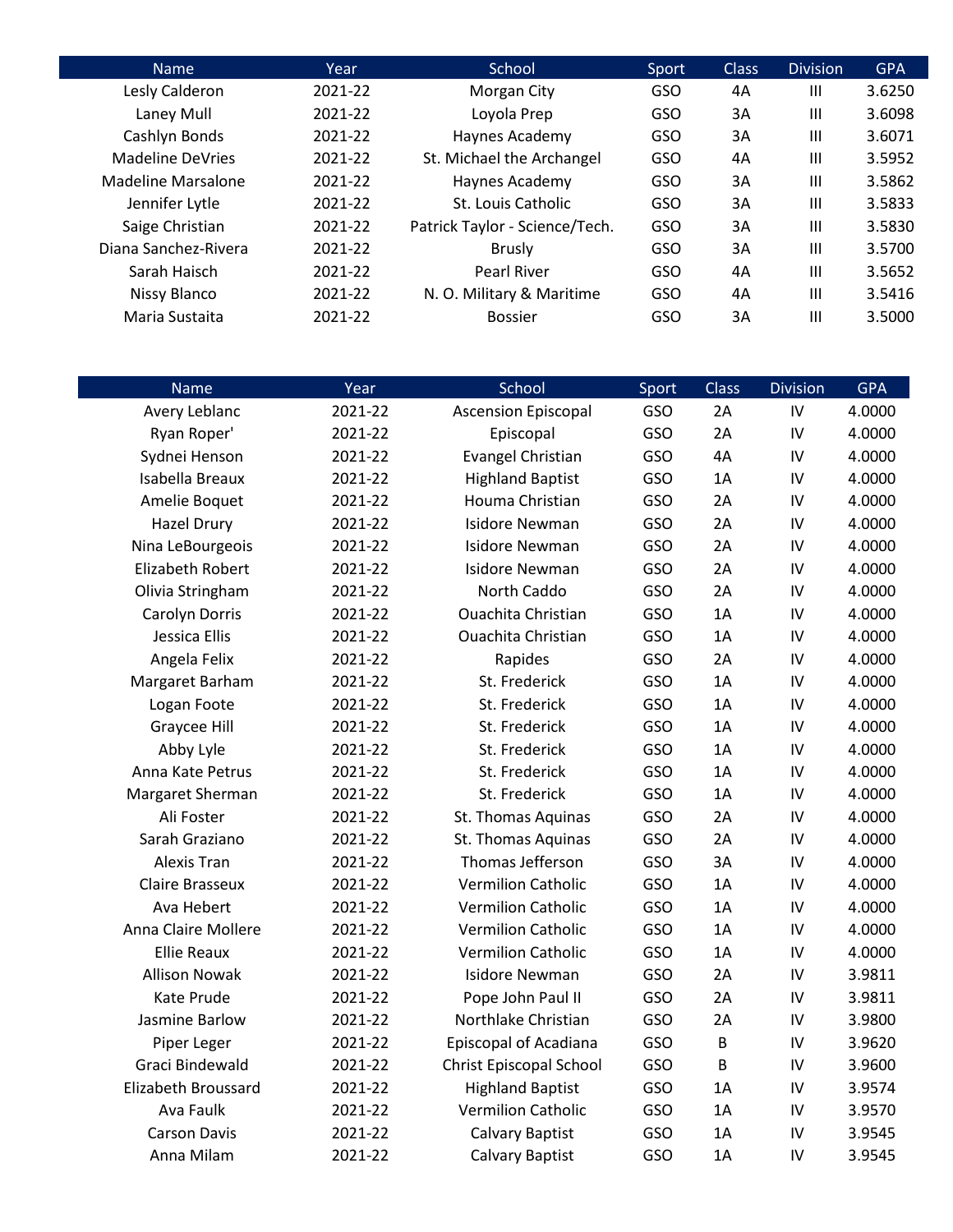| Name                     | Year    | School                         | Sport      | <b>Class</b> | <b>Division</b> | <b>GPA</b> |
|--------------------------|---------|--------------------------------|------------|--------------|-----------------|------------|
| Emma Broussard           | 2021-22 | Catholic - N.I.                | GSO        | 2A           | IV              | 3.9545     |
| <b>Emily Fell</b>        | 2021-22 | <b>Christ Episcopal School</b> | GSO        | B            | IV              | 3.9523     |
| Katherine Voigt          | 2021-22 | <b>Ascension Episcopal</b>     | GSO        | 2A           | IV              | 3.9500     |
| Halle Bryan              | 2021-22 | St. Martin's Episcopal         | GSO        | 1A           | IV              | 3.9440     |
| America Cruz             | 2021-22 | Covenant Christian             | GSO        | 1A           | IV              | 3.9400     |
| Lilian Morgan            | 2021-22 | Covenant Christian             | GSO        | 1A           | IV              | 3.9300     |
| <b>Tesiya McClary</b>    | 2021-22 | Thomas Jefferson               | GSO        | 3A           | IV              | 3.9259     |
| Katie Nguyen             | 2021-22 | Thomas Jefferson               | GSO        | 3A           | IV              | 3.9259     |
| Lauren Bone              | 2021-22 | St. Martin's Episcopal         | GSO        | 1A           | IV              | 3.9170     |
| Sydney Worsham           | 2021-22 | Episcopal                      | GSO        | 2A           | IV              | 3.9130     |
| Savannah Nezat           | 2021-22 | Opelousas Catholic             | GSO        | 1A           | IV              | 3.9100     |
| Georgina Peters          | 2021-22 | <b>Isidore Newman</b>          | GSO        | 2A           | IV              | 3.8992     |
| Ellie Schmidt            | 2021-22 | Louise McGehee                 | GSO        | 2A           | IV              | 3.8900     |
| Alexandra Parker         | 2021-22 | Calvary Baptist                | GSO        | 1A           | IV              | 3.8810     |
| <b>Riley Liprie</b>      | 2021-22 | <b>Ascension Episcopal</b>     | GSO        | 2A           | IV              | 3.8800     |
| <b>Madeline Breaux</b>   | 2021-22 | <b>Episcopal of Acadiana</b>   | GSO        | B            | IV              | 3.8800     |
| Quinn Brown              | 2021-22 | <b>Holy Savior Menard</b>      | GSO        | 2A           | IV              | 3.8750     |
| <b>Mallory Cascio</b>    | 2021-22 | <b>Ouachita Christian</b>      | GSO        | 1A           | IV              | 3.8750     |
| Lily Wu-Laudun           | 2021-22 | <b>Episcopal of Acadiana</b>   | GSO        | B            | IV              | 3.8700     |
| Maleah Domengeaux        | 2021-22 | <b>Ascension Episcopal</b>     | GSO        | 2A           | IV              | 3.8686     |
| Molly Bigler             | 2021-22 | Catholic - N.I.                | GSO        | 2A           | IV              | 3.8636     |
| Madelyn Moore            | 2021-22 | Catholic - N.I.                | GSO        | 2A           | IV              | 3.8636     |
| Alexandra Primeaux       | 2021-22 | Louise McGehee                 | GSO        | 2A           | IV              | 3.8600     |
| Emma Godwin              | 2021-22 | <b>Ascension Episcopal</b>     | GSO        | 2A           | IV              | 3.8585     |
| Kelsey Coburn            | 2021-22 | Calvary Baptist                | GSO        | 1A           | IV              | 3.8571     |
| <b>Mallory Magee</b>     | 2021-22 | <b>Isidore Newman</b>          | GSO        | 2A           | IV              | 3.8522     |
| <b>Kelsey Sigur</b>      | 2021-22 | Thomas Jefferson               | GSO        | 3A           | IV              | 3.8518     |
| <b>Adele Talbot</b>      | 2021-22 | Dunham                         | GSO        | 2A           | IV              | 3.8286     |
| Catherine Barney         | 2021-22 | Episcopal                      | GSO        | 2A           | IV              | 3.8272     |
| <b>Piper Franks</b>      | 2021-22 | Louise McGehee                 | GSO        | 2A           | IV              | 3.8200     |
| <b>Madison Champagne</b> | 2021-22 | <b>Highland Baptist</b>        | <b>GSO</b> | 1A           | IV              | 3.7917     |
| Sarah Knight             | 2021-22 | <b>Ouachita Christian</b>      | GSO        | 1A           | IV              | 3.7917     |
| Jennie Tran              | 2021-22 | Thomas Jefferson               | GSO        | 3A           | IV              | 3.7608     |
| <b>Meredith Seeling</b>  | 2021-22 | <b>Holy Savior Menard</b>      | GSO        | 2A           | IV              | 3.7501     |
| <b>Sydney Cardwell</b>   | 2021-22 | Northlake Christian            | GSO        | 2A           | IV              | 3.7500     |
| <b>Lily Franques</b>     | 2021-22 | <b>Ascension Episcopal</b>     | GSO        | 2A           | IV              | 3.7474     |
| Grace Poche              | 2021-22 | St. Frederick                  | GSO        | 1A           | IV              | 3.7400     |
| <b>Eleanor Davidson</b>  | 2021-22 | Metairie Park Country Day      | GSO        | 1A           | IV              | 3.7300     |
| Rebekah Murphy           | 2021-22 | <b>Grace Christian</b>         | GSO        | B            | IV              | 3.7273     |
| <b>Lindsay Moore</b>     | 2021-22 | <b>Highland Baptist</b>        | GSO        | 1A           | IV              | 3.7200     |
| <b>Ryleigh Dugas</b>     | 2021-22 | Thomas Jefferson               | GSO        | 3A           | IV              | 3.7037     |
| <b>Taylor Guillotte</b>  | 2021-22 | <b>Episcopal of Acadiana</b>   | GSO        | B            | IV              | 3.7000     |
| Abigail Guiberteau       | 2021-22 | Catholic - N.I.                | GSO        | 2A           | IV              | 3.6957     |
| Emma McCann              | 2021-22 | Rapides                        | GSO        | 2A           | IV              | 3.6939     |
| Miriam Rubio             | 2021-22 | Rapides                        | GSO        | 2A           | IV              | 3.6889     |
| Chloe Smith              | 2021-22 | Delta Charter                  | GSO        | 1A           | IV              | 3.6730     |
| <b>Terralynn Calais</b>  | 2021-22 | Catholic - N.I.                | GSO        | 2A           | IV              | 3.6667     |
| Camille Quebedeaux       | 2021-22 | Westminster Christian          | GSO        | 1A           | IV              | 3.6600     |